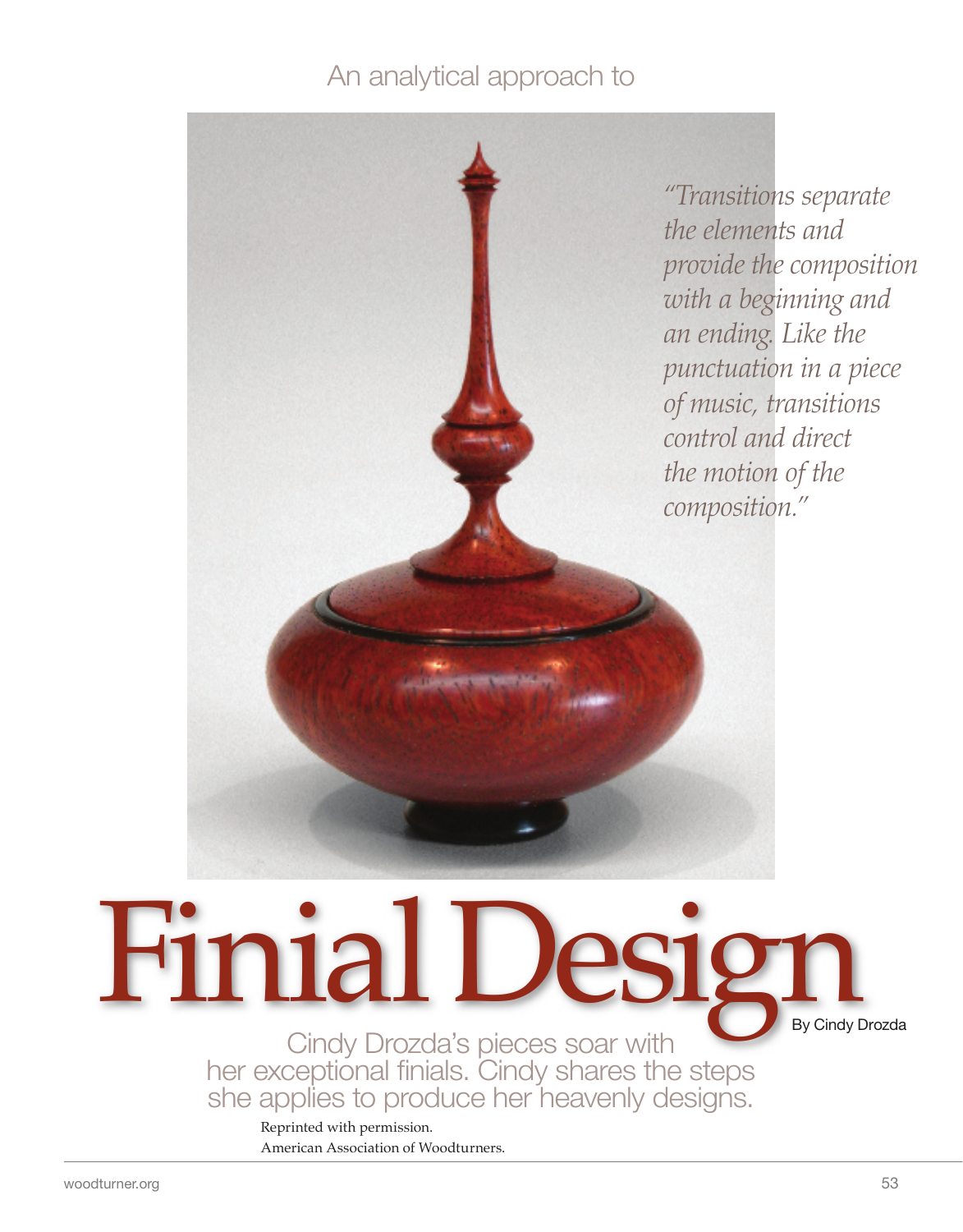**I** a lidded vessel, then invites you to admit it, I do love finials. I love the way a finial completes the personality of reach out and lift up the lid. In my eyes, a well-done finial is a pleasing and lively composition that adds another dimension to a piece.

 As an artist, I love having the opportunity to express motion and energy through a finial, and I enjoy its technical challenge. By adding a finial to my vessel, I also get to indulge in my love of working in a small scale, even when I'm making a larger piece.

 Precise spindle work requires intense energy. There is little room for error, and the tiniest cut makes a huge difference in the finished piece. Planning the piece is critical; finial turning is not one of those projects where I want to "let the wood decide" what the finished piece will look like.

 The goal of this article is to explore the process of analyzing forms and compositions. Using my philosophy on finial design as an example, I present a vocabulary for describing the positive and negative design aspects of a turning. To illustrate this philosophy, I have made an 11"-tall large-scale model of one of my favorite finials. Two more models in the same scale are examples of variations on this design that I consider to have missed the mark. Finial #3 is my vision of success; #1 and #2 are the variations.

 Just to set things straight, I am not suggesting that my finial is the "best" finial design or that I know more about "the perfect finial" than anyone else. There is no such thing as "the perfect" shape, finial, or composition.

#### Line describes form

Woodturners often say that the form (shape) of a piece is the most important design feature. When I look at vessel and bowl forms, I see form as lines. The curve of a bowl, for example, is a single curved line. To me, this line expresses motion. The motion changes momentum and speed with the radius of the curve and the length of the line.

 What I refer to as the elements of a design are the composition sections where the motion of the line is interrupted, is stopped, or changes direction.

 An element is a form that stands alone. If we look at my finials, I consider the individual elements to be those separated by fillets or V-grooves.

 Combining elements in the proper proportions establishes the energy of the composition. I see my finial taking the motion of the top line of the vessel and continuing it upward so that it reaches for the sky. I want the finial to complete my vessel with a feeling of lightness and liveliness, as if it were dancing to music. To accomplish this, the elements are dramatically separated.

 Of course, this is not the only way to use finials—different designs might display different energy. My work expresses its unique combination of energy to evoke emotions. Another person's work might be saying something completely different and would use different elements in a



different way, just as not all pieces of music sound alike.

 My hope is that members reading this article will understand how to verbalize what they are expressing in their own work.

 I believe that knowing the "why" of design success is important. It is not enough to say "I like it." In fact, to say simply "I like it" might only express a personal preference. I want the ability to say "this is or is not a successful piece of artwork, and here's why." Being conscious of what is happening in my own and other artists' work enables me to strive for success without relying only on trial and error.

 One exercise that I use is to make several examples of a design and look at them together. Taking time to just look and analyze often allows me to see what I would not have otherwise seen during the creative process. A real challenge for me is to look at work that I don't personally care for and see it